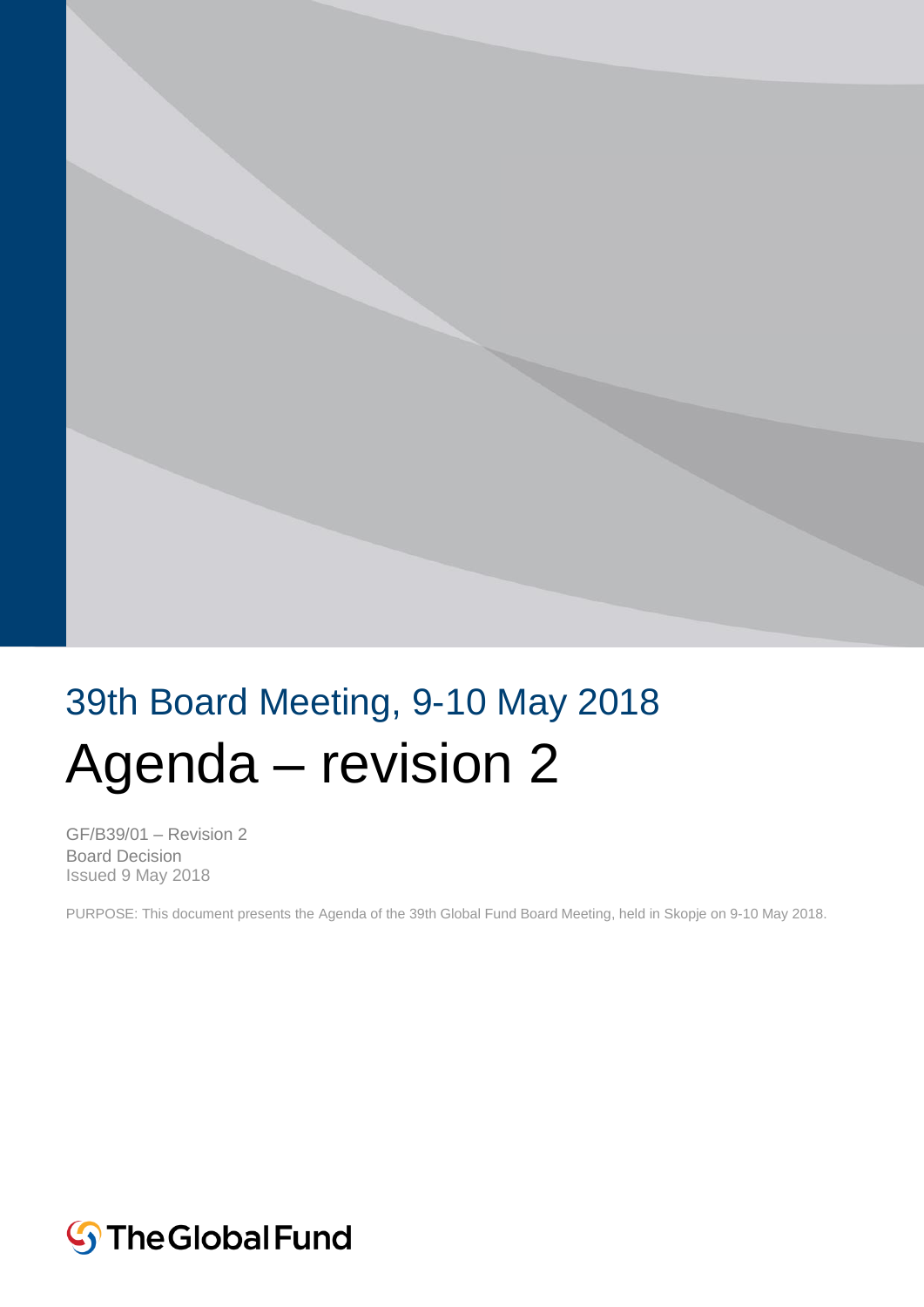### I. Decisions

| Core<br>function                        | <b>Decision [titles indicative]</b>                                                                                | <b>Committee</b> |
|-----------------------------------------|--------------------------------------------------------------------------------------------------------------------|------------------|
|                                         | Approval of the Rapporteur                                                                                         |                  |
| Governance                              | Approval of the Agenda                                                                                             | Board Leadership |
|                                         | Strengthening the process to select and appoint the Board Chair<br>and Vice-Chair                                  | <b>EGC</b>       |
| <b>Strategy</b>                         | Global Fund Eligibility Policy                                                                                     | <b>SC</b>        |
|                                         | Global Fund approach to non-eligible countries in crisis.                                                          | <b>SC</b>        |
| Governance &<br><b>Strategy</b>         | <b>CCM</b> Evolution:<br>Code of Conduct for CCMs & CCM Policy<br>Approach to Implement CCM Evolution<br>$\bullet$ | EGC (SC, AFC)    |
| Commitment of<br>financial<br>resources | Approval of the 2017 Annual Financial Report and Statutory<br><b>Financial Statements</b>                          | <b>AFC</b>       |
| Risk<br>Management                      | <b>Risk Appetite Framework</b>                                                                                     | AFC (EGC, SC)    |

### II. Decisions to be taken electronically ahead of the Board Meeting

| <b>Core</b><br>function | <b>Decision</b>                                                                                                            | <b>Committee</b> |
|-------------------------|----------------------------------------------------------------------------------------------------------------------------|------------------|
| <b>Strategy</b>         | Strategic KPI Framework: Performance target for KPI 12B<br>(Availability of affordable health technologies: affordability) | <b>AFC</b>       |
| Governance              | Appointment of Committee Members for the 2018-2020 term                                                                    | Board Leadership |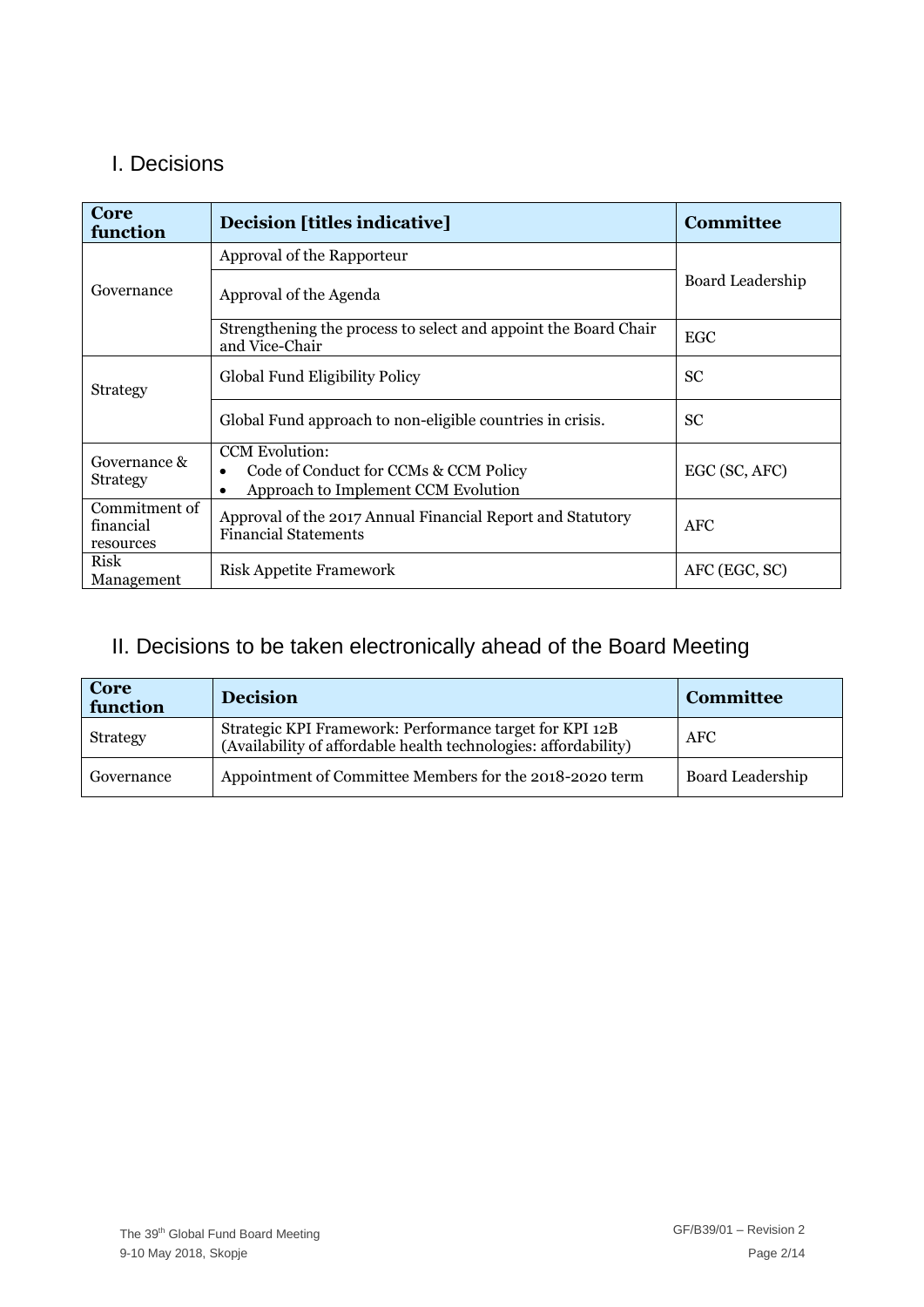### III. Key Topics for Board Information, including items for future Decision (Pre-Day and Board Agenda)

| Core<br><b>Function</b>          | <b>Topic</b>                                                                                                                            | <b>Committee</b> |
|----------------------------------|-----------------------------------------------------------------------------------------------------------------------------------------|------------------|
| Leadership                       | Update from the Executive Director                                                                                                      | N/A              |
| Updates                          | The Global Fund and Gavi: Collaboration                                                                                                 | N/A              |
|                                  | Annual Report and Opinion of the Inspector General                                                                                      |                  |
|                                  | Implementing the Global Fund Strategy: Key Performance Indicator<br>and Strategy Implementation Reporting for Performance<br>Management |                  |
| <b>Strategy</b>                  | Annual Report on Community, Rights and Gender                                                                                           | <b>SC</b>        |
|                                  | Update from the Technical Review Panel & Update on Country<br>Funding                                                                   |                  |
|                                  | Update from the Technical Evaluation Reference Group                                                                                    |                  |
|                                  | Annual Report and Opinion of the Ethics Officer                                                                                         |                  |
|                                  | Integrating additional public donors: Donor Group Seat Allocation                                                                       |                  |
| Governance                       | Governance Action Plan (Update from the EGC)                                                                                            | EGC              |
|                                  | Committee Performance Assessments (Update from the EGC)                                                                                 |                  |
|                                  | Lessons Learned from the Executive Director Selection Process<br>(Update from the EGC)                                                  |                  |
| <b>Risk</b>                      | Risk Management Report and Annual Opinion of the Chief Risk                                                                             | AFC (EGC, SC)    |
| Management                       | Officer                                                                                                                                 |                  |
| Organizational<br>Performance    | Performance against 2017 KPIs (Implementing the Global Fund<br>Strategy)                                                                | SC, AFC          |
| Resource                         | <b>Update on Innovative Financing</b>                                                                                                   |                  |
| Mobilization and<br>Partnerships | Resource Mobilization Update (Implementing the Global Fund<br>Strategy)                                                                 | <b>AFC</b>       |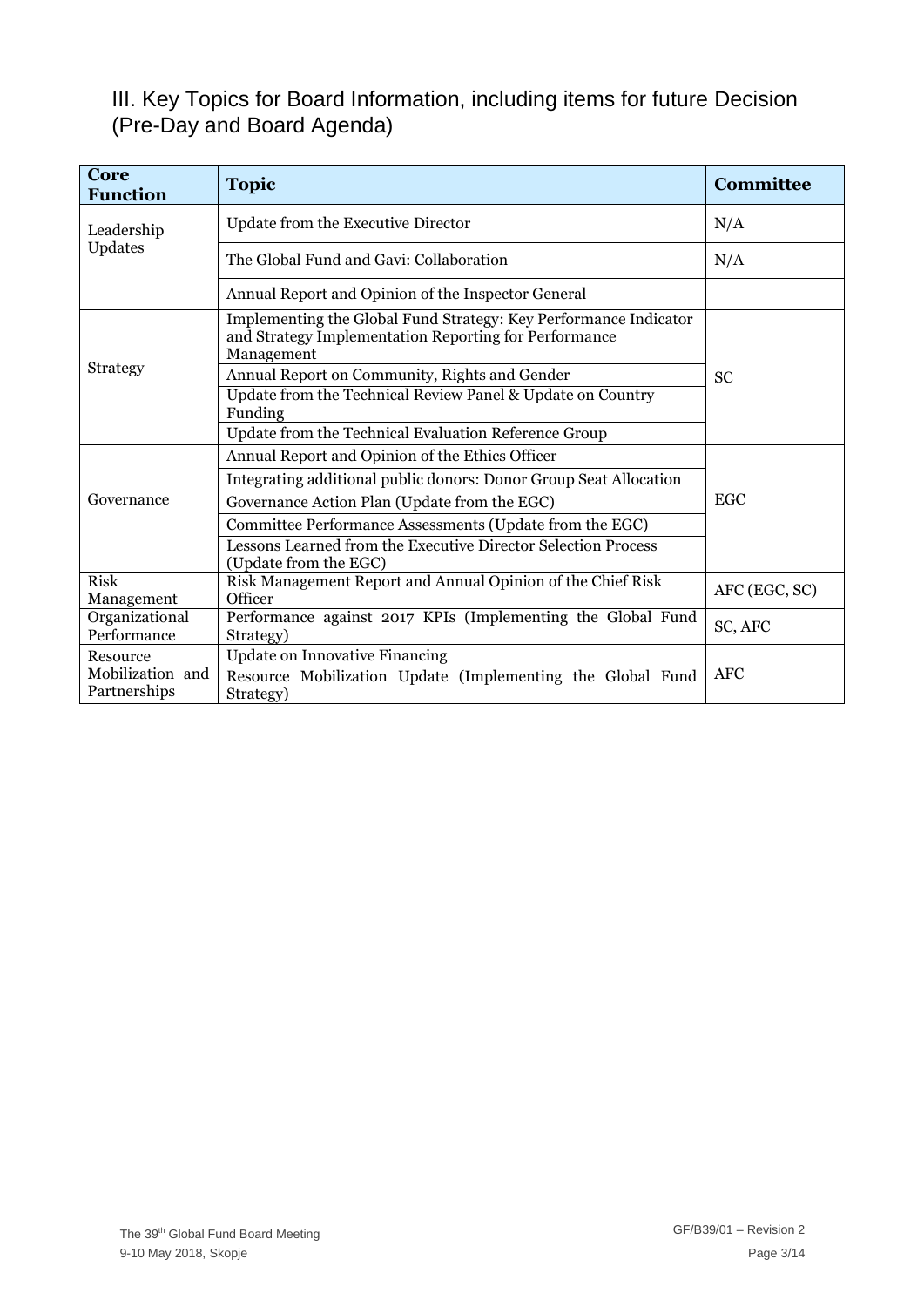# Pre-Meeting Day, Monday 7 May 2018

|                 | 08.00 - 20.00 Reading Room<br><b>Mezzanine Hall 3</b>                                                                                  |
|-----------------|----------------------------------------------------------------------------------------------------------------------------------------|
| 08.00-13.00     | <b>Constituency meetings</b>                                                                                                           |
|                 | Opportunities for Constituencies to meet and discuss upcoming Board<br>priorities                                                      |
| $12.00 - 14.00$ | Lunch                                                                                                                                  |
| $14.30 - 15.30$ | Dialogue Event: Sustainability, Transition and Co-Financing<br><b>Congress Hall 3</b>                                                  |
|                 | Opportunity to discuss sustainability, transition and co-financing,<br>including successes and lessons from the Macedonian experience. |
|                 | Panellists: Secretariat representatives; government representative;<br>NGO representative                                              |
| 15.30           | Departure from Aleksandar Palace Hotel to Site Visits                                                                                  |
| $16.00 - 18.00$ | <b>Site Visits</b>                                                                                                                     |
|                 | Program communicated separately                                                                                                        |
| 19.00           | <b>Departure from Aleksandar Palace Hotel to Welcome</b><br><b>Reception</b>                                                           |
| 20.00-21.30     | <b>Welcome Reception</b>                                                                                                               |
|                 | Venue: Philharmonic Concert Hall                                                                                                       |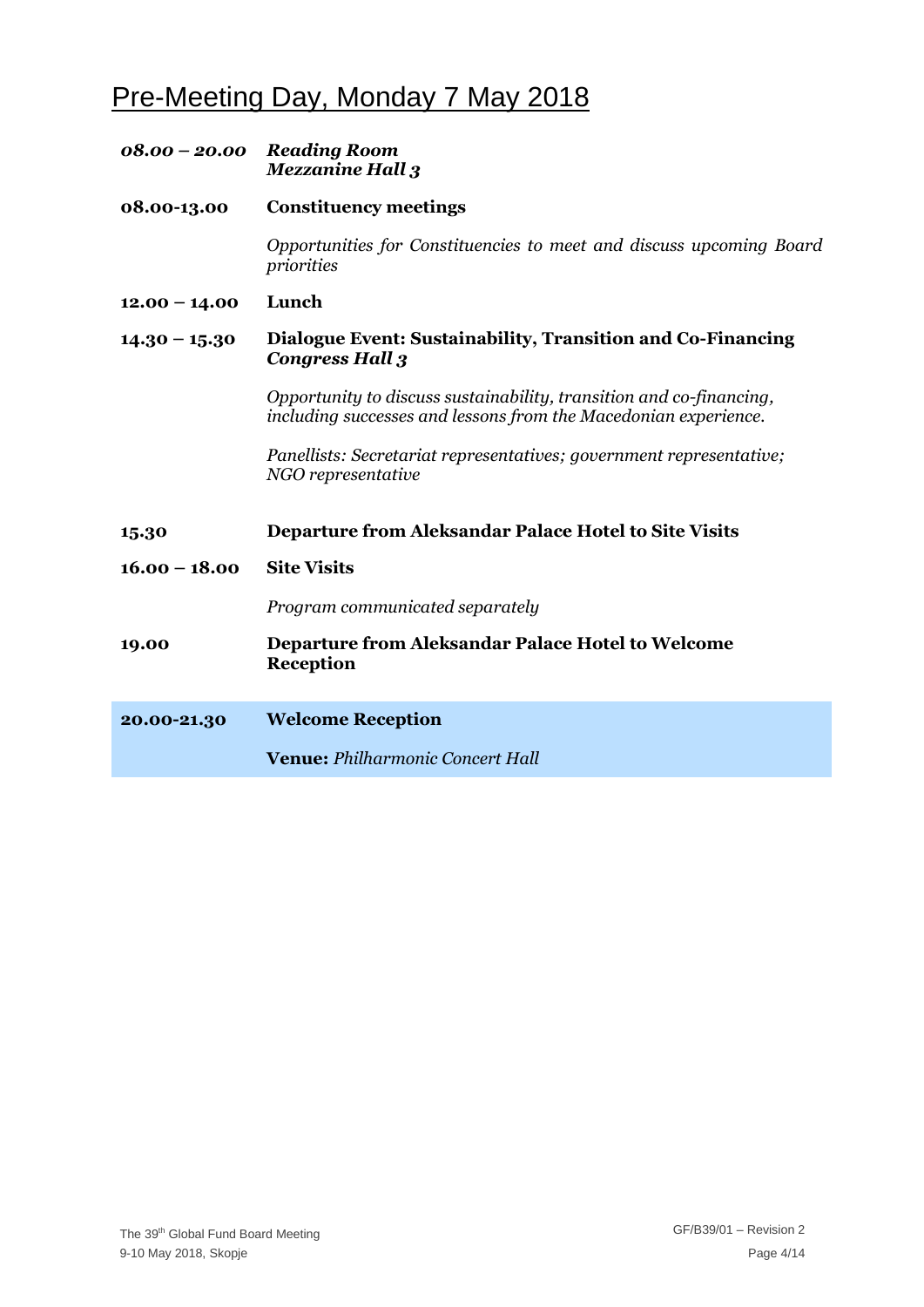# Pre-Meeting Day, Tuesday 8 May 2018

| 08.00 - 20.00 Reading Room | <b>Mezzanine Hall 3</b>                                                                                                                                                                               |
|----------------------------|-------------------------------------------------------------------------------------------------------------------------------------------------------------------------------------------------------|
|                            | <b>Pre-day Briefings</b><br><b>Congress Hall 3</b>                                                                                                                                                    |
| $08.00 - 08.45$            | Key Performance Indicator and Strategy Implementation<br><b>Reporting for Performance Management</b>                                                                                                  |
|                            | SC Leadership<br>Head, Strategy and Policy                                                                                                                                                            |
|                            | Session format: presentation and discussion.<br>Objectives:                                                                                                                                           |
|                            | Presentation and interaction with Secretariat on progress,<br>$\bullet$<br>challenges and priorities in relation to the implementation of<br>the Strategy.<br>Opportunity for Board Q&A.<br>$\bullet$ |
|                            | Documents:                                                                                                                                                                                            |
|                            | GF/B39/11 Strategy Implementation Update;<br>GF/B39/22 End-2017 Key Performance Indicator Results                                                                                                     |
| $08.45 - 09.45$            | <b>Annual Report on Community, Rights and Gender</b>                                                                                                                                                  |
|                            | SC Leadership<br>Head, Strategy, Investment and Impact Department; Head,<br>Community, Rights and Gender Department                                                                                   |
|                            | Session format: presentation and discussion.<br>Objectives:                                                                                                                                           |
|                            | Presentation of annual report and opportunity for discussion.<br>$\bullet$                                                                                                                            |
|                            | Document: GF/B39/12 Annual Report on Community, Rights and<br>Gender                                                                                                                                  |
| $09.45 - 10.15$            | Coffee break                                                                                                                                                                                          |
| $10.15 - 11.15$            | Eligibility Policy and Approach to Non-Eligible Countries in<br><b>Crisis</b>                                                                                                                         |
|                            | SC Leadership<br>Head, Strategy and Policy                                                                                                                                                            |
|                            | Session format: presentation and discussion.<br>Objectives:<br>Presentation and opportunity for Q&A ahead of Board Meeting.                                                                           |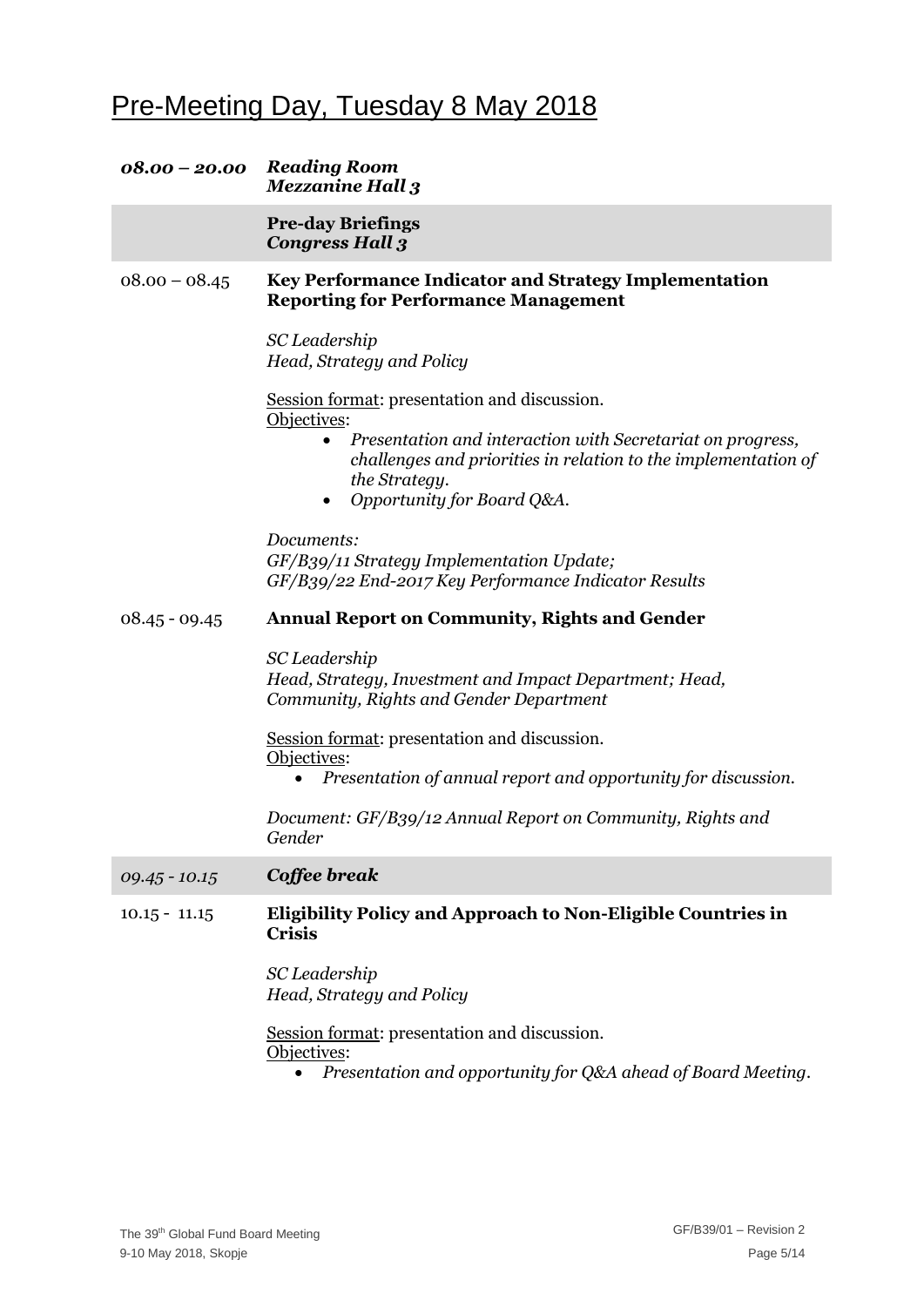# Pre-Meeting Day, Tuesday 8 May 2018

| $11.15 - 12.00$ | <b>Update from the Technical Review Panel &amp; Update on Country</b><br><b>Funding</b>                                                                                                           |
|-----------------|---------------------------------------------------------------------------------------------------------------------------------------------------------------------------------------------------|
|                 | SC Leadership; Chair, TRP<br>Head, Grant Management Division                                                                                                                                      |
|                 | <b>Session format: presentation and discussion.</b>                                                                                                                                               |
| $12.00 - 12.45$ | <b>Update from the Technical Evaluation Reference Group</b>                                                                                                                                       |
|                 | SC Leadership; Chair, TERG<br>Head, Strategy, Investment and Impact Department                                                                                                                    |
|                 | Session format: presentation and discussion.<br>Objectives:<br>Update on 2017 thematic reviews and Country Evaluations<br>$\bullet$                                                               |
|                 | Document GF/B39/13 Update from the TERG                                                                                                                                                           |
| $12.45 - 13.45$ | Lunch<br>Lunch will be served in the breakfast area and main lobby                                                                                                                                |
| $12.45 - 13.45$ | <b>Francophone Lunch</b><br><b>Congress Hall 4</b><br>By invitation for delegates from francophone countries                                                                                      |
| $13.45 - 14.45$ | <b>CCM Evolution</b>                                                                                                                                                                              |
|                 | <b>EGC Leadership, SC Leadership, AFC Leadership</b>                                                                                                                                              |
|                 | Head, Grant Management Division; Head, Grant Portfolio Solutions and<br>Support; Ethics Officer                                                                                                   |
|                 | Session format: presentation and discussion.                                                                                                                                                      |
|                 | Objectives:<br>Presentation and opportunity for Q&A ahead of Board Meeting                                                                                                                        |
| $14.45 - 15.30$ | <b>Update on Innovative Financing</b>                                                                                                                                                             |
|                 | AFC Leadership<br>Director of External Relations                                                                                                                                                  |
|                 | Session format: presentation and discussion.<br>Objectives:<br>Update on innovative financing including scope and timeline for<br>٠<br>development of approach requested in decision GF/B37/DP07. |

*Document: GF/B39/25 Update on Innovative Financing*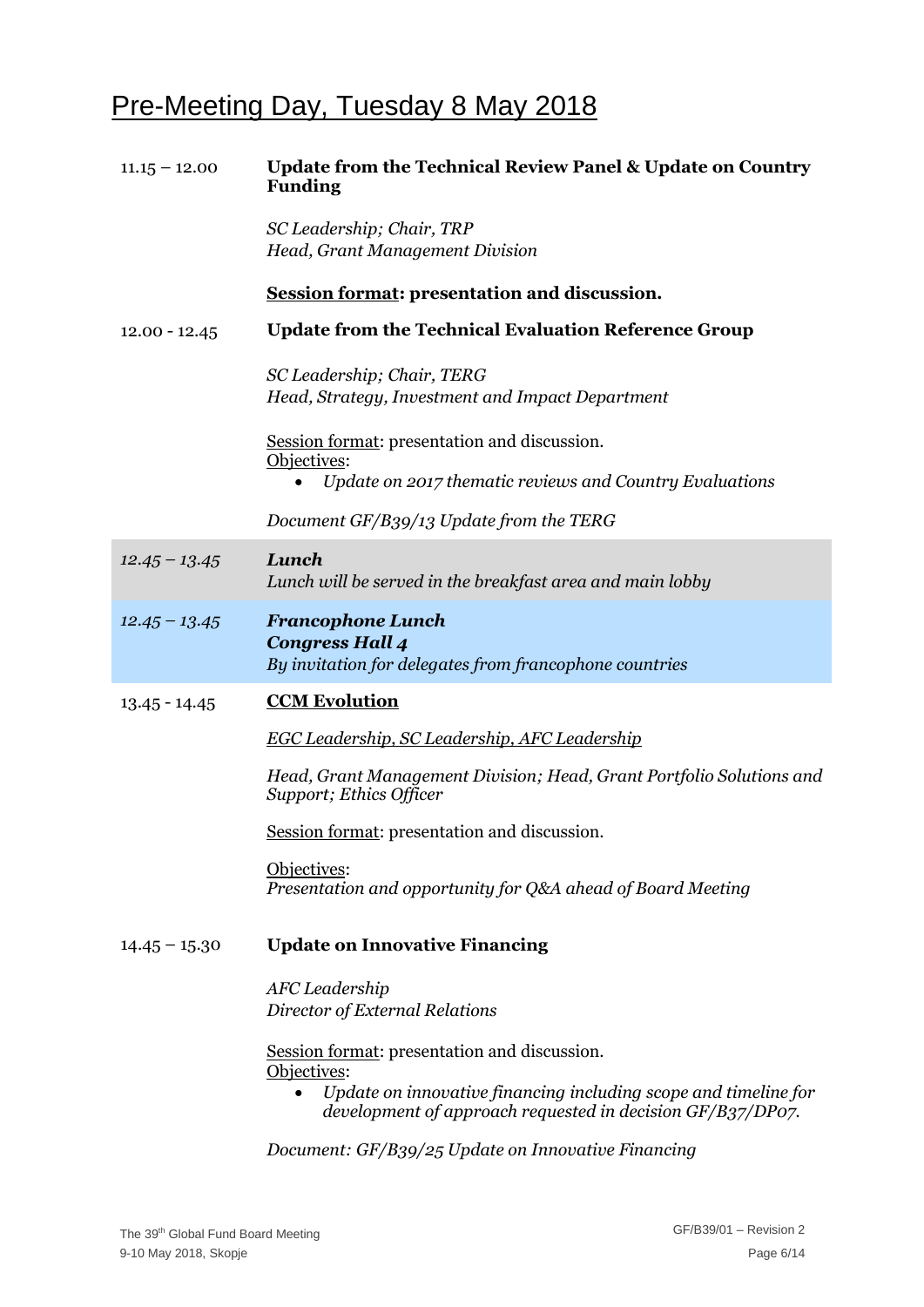# Pre-Meeting Day, Tuesday 8 May 2018

| $15.30 - 15.45$ | Coffee break                                                                                         |
|-----------------|------------------------------------------------------------------------------------------------------|
| $15.45 - 16.45$ | <b>Risk Appetite Framework</b>                                                                       |
|                 | AFC Leadership, EGC Leadership, SC Leadership<br>Chief Risk Officer; Head, Grant Management Division |
|                 | Session format: presentation and discussion.                                                         |
|                 | Objectives:<br>• Presentation and opportunity for Q&A ahead of Board Meeting                         |
| $17.00 - 19.00$ | <b>Site Visits</b>                                                                                   |
|                 | Program communicated separately                                                                      |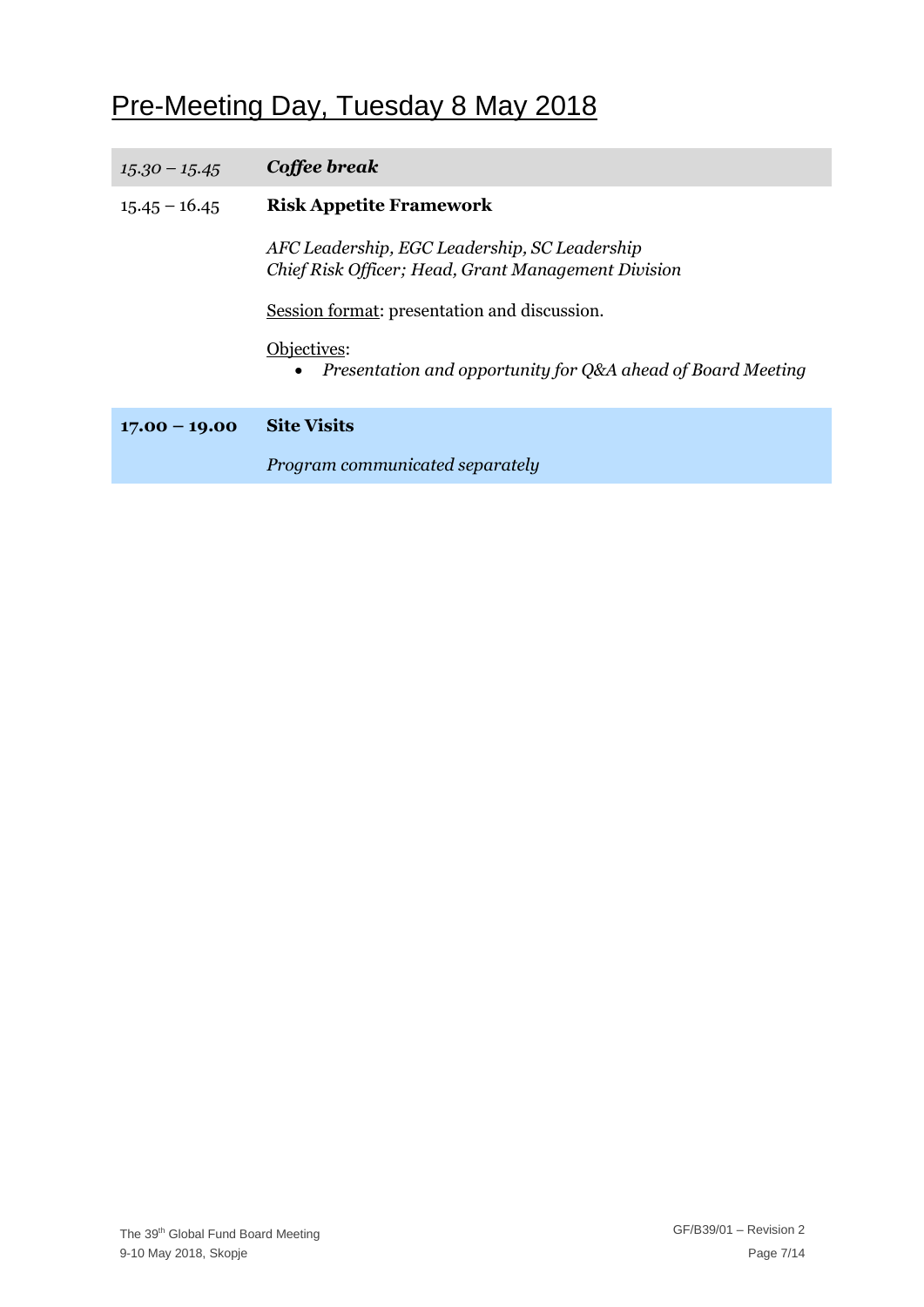# 39<sup>th</sup> Board Meeting, 9-10 May 2018

## Day 1, Wednesday 9 May 2018 **Day 1, Wednesday 9 May 2018**

#### *Board Meeting: Congress Hall 1 Transmission room: Congress Hall 2*

- 07.30 08.00 **All Board delegates gather at 07.30 and enter Congress Hall 1, to be seated by 08.00.**
- 08.15 08.30 **Board Meeting Opening**

*Chair and Vice-Chair of the Board*

Session format: Formalities and no-objection decisions.

#### Objectives:

- Opening remarks from the Board Chair and Vice-Chair
- Lighting of the candle (Developing Country NGOs)
- Overview of agenda and sequencing of decisions
- *Decision: Approval of the Rapporteur*
- *Decision: Approval of the Agenda*

#### 08.30 – 09.00 **Welcome Address**

#### **Leadership Updates**

#### 09.00 – 10.30 **Update from the Executive Director**

Session format: Presentation, discussion.

#### Objectives:

 Update from the Executive Director and opportunity for interaction.

#### *10.30 – 11.00 Coffee break*

#### 11.00 – 12.00 **The Global Fund and Gavi: Collaboration**

GF/B39/10

*Executive Director; Chief Executive Officer, Gavi the Vaccine Alliance*

Session format: discussion.

*Reference*

GF/B39/01 (Decision)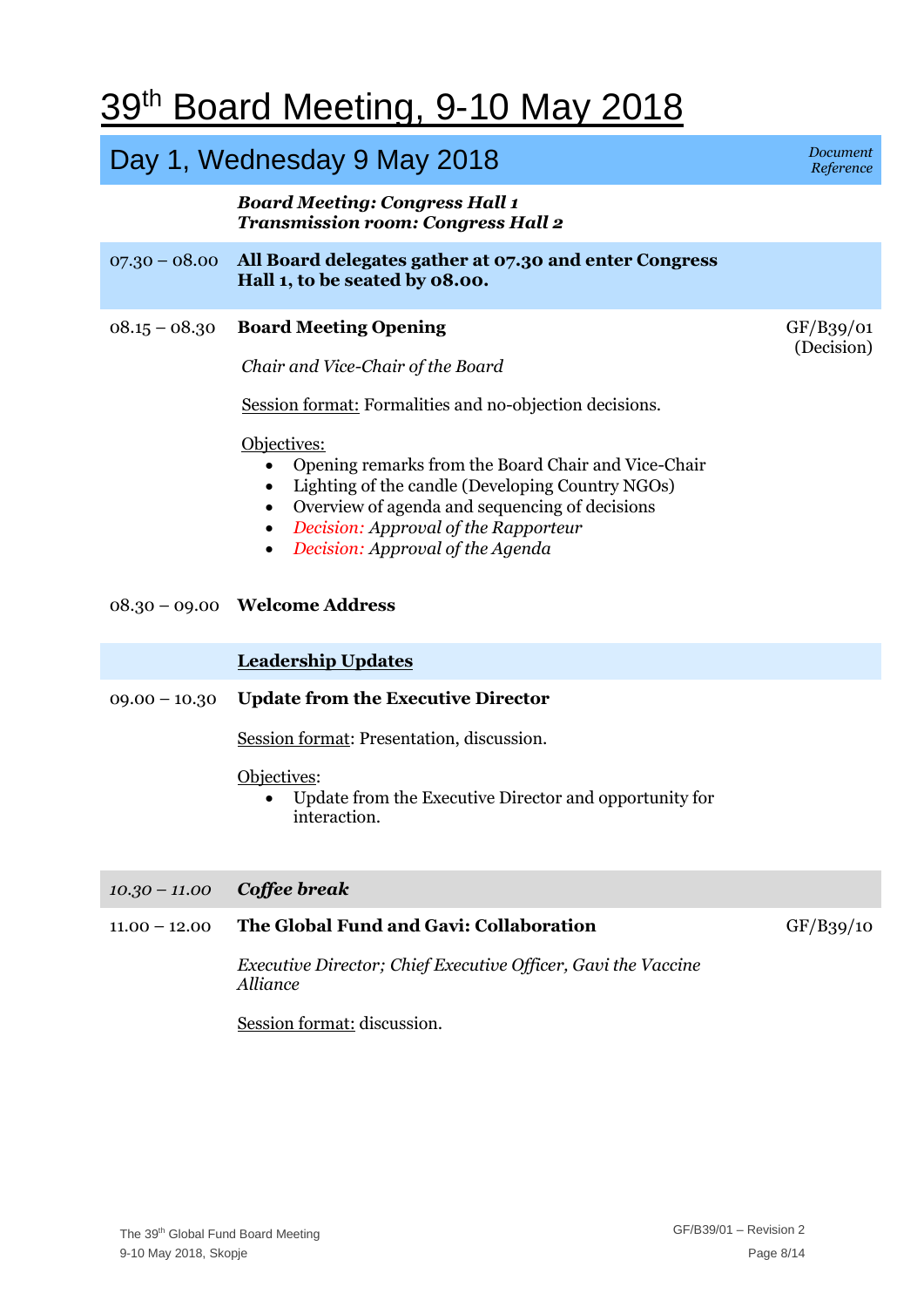| Day 1,          | Wednesday 9 May 2018 Continued                                                                                                                                                                                                                             | Document<br>Reference   |
|-----------------|------------------------------------------------------------------------------------------------------------------------------------------------------------------------------------------------------------------------------------------------------------|-------------------------|
|                 | <b>Strategy</b>                                                                                                                                                                                                                                            |                         |
| $12.00 - 13.00$ | <b>Implementing the Global Fund Strategy</b>                                                                                                                                                                                                               | GF/B39/11               |
|                 | Part 1: Key Performance Indicator and Strategy<br><b>Implementation Reporting for Performance</b><br><b>Management</b>                                                                                                                                     |                         |
|                 | SC Leadership, AFC Leadership<br>Head, Strategy and Policy; Director of External Relations;<br>Head, Community, Rights and Gender Department                                                                                                               |                         |
|                 | Session format: Presentation, discussion.                                                                                                                                                                                                                  |                         |
|                 | Objectives:<br>(1) Update on Strategy Implementation<br>Board discussion and interaction with Secretariat on<br>progress, challenges and priorities in relation to the<br>implementation of the Strategy.<br>(2) Strategic KPIs<br>2017 performance update |                         |
| $13.00 - 14.30$ | <b>Executive Session of the Board</b>                                                                                                                                                                                                                      |                         |
|                 | Lunch will be served in the Boardroom                                                                                                                                                                                                                      |                         |
| $13.00 - 14.30$ | Lunch<br>Congress Hall 3                                                                                                                                                                                                                                   |                         |
| 14.30-15.30     | <b>Eligibility Policy</b>                                                                                                                                                                                                                                  | GF/B39/02<br>(Decision) |
|                 | SC Leadership<br>Head, Strategy and Policy                                                                                                                                                                                                                 |                         |
|                 | Session format: Presentation, discussion and decision.                                                                                                                                                                                                     |                         |
|                 | Objectives:<br>Decision to adopt revisions to the Global Fund<br><b>Eligibility Policy</b>                                                                                                                                                                 |                         |
| 15.30-16.15     | <b>Non-eligible Countries in Crisis</b>                                                                                                                                                                                                                    | GF/B39/03<br>(Decision) |
|                 | SC Leadership<br>Head, Strategy and Policy                                                                                                                                                                                                                 |                         |
|                 | Session format: Presentation, discussion and decision.<br>Objectives:                                                                                                                                                                                      |                         |
|                 | Decision: Global Fund approach to non-eligible<br>$\bullet$<br>countries in crisis                                                                                                                                                                         |                         |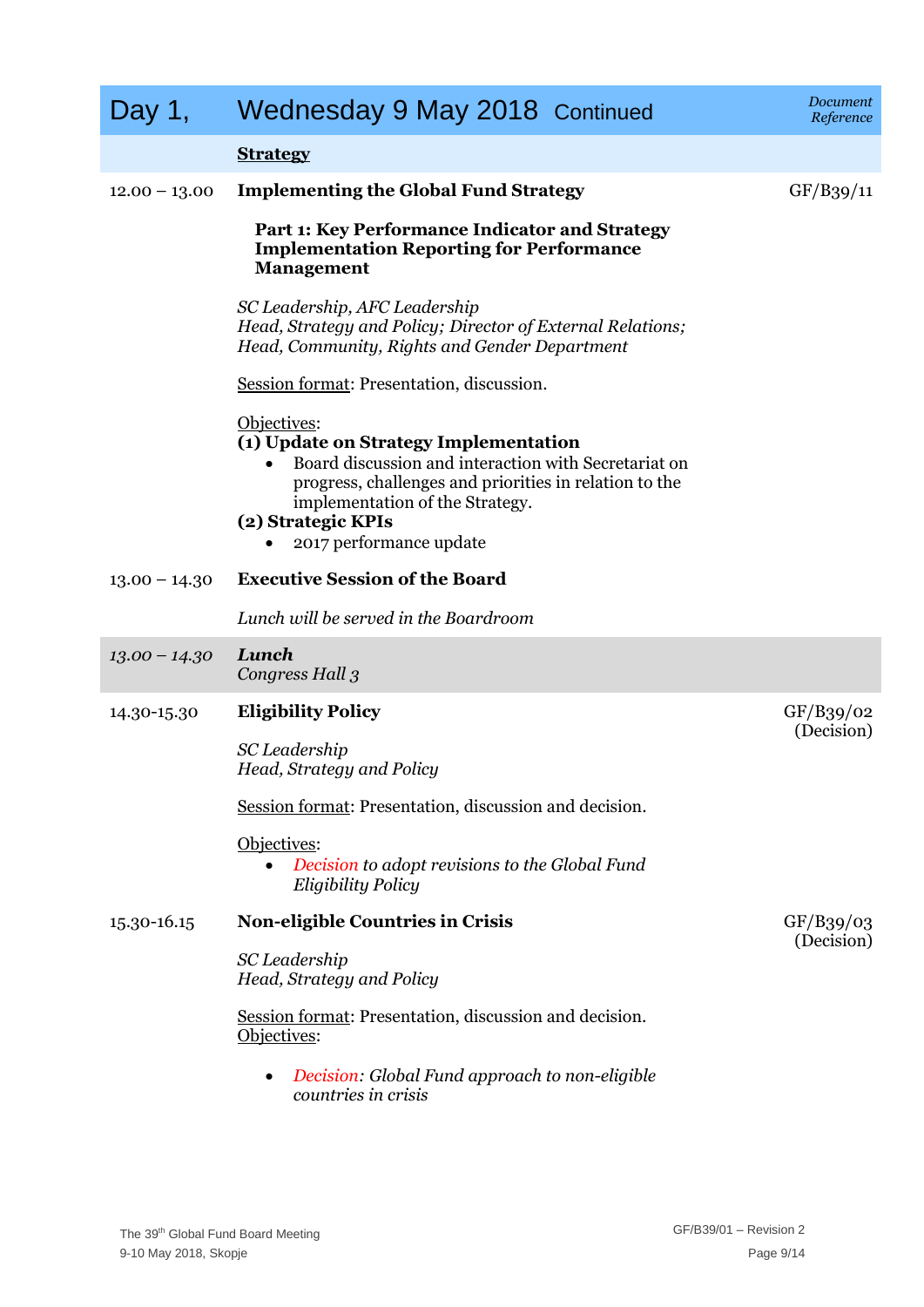| Day 1,          | Wednesday 9 May 2018 Continued                                                                                                             | Document<br>Reference |
|-----------------|--------------------------------------------------------------------------------------------------------------------------------------------|-----------------------|
| 16.15-16.45     | Coffee break                                                                                                                               |                       |
|                 | <b>Leadership Updates</b>                                                                                                                  |                       |
| 16.45-17.45     | <b>Annual Report and Opinion of the Inspector General</b>                                                                                  | GF/B39/08             |
|                 | AFC Leadership<br><b>Inspector General</b>                                                                                                 |                       |
|                 | Session format: Presentation, discussion                                                                                                   |                       |
|                 | Objectives:<br>Board discussion of the Annual Report and Opinion of<br>$\bullet$<br>the Inspector General and opportunity for interaction. |                       |
|                 | <b>Governance &amp; Ethics</b>                                                                                                             |                       |
| $17.45 - 18.15$ | <b>Annual Report and Opinion of the Ethics Officer</b><br>EGC Leadership<br>Ethics Officer                                                 | GF/B39/14             |
|                 | Session format: Presentation, discussion                                                                                                   |                       |
|                 | Objectives:<br>Board discussion of the Annual Report and Opinion of<br>the Ethics Officer and opportunity for interaction.                 |                       |
|                 | <b>Evening</b>                                                                                                                             |                       |
|                 | $\mathbf{F}_{\text{max}}$ and $\mathbf{G}_{\text{max}}$ and $\mathbf{G}_{\text{max}}$ and $\mathbf{G}_{\text{max}}$                        |                       |

18.30 – 20.00 **Executive Session of the Board**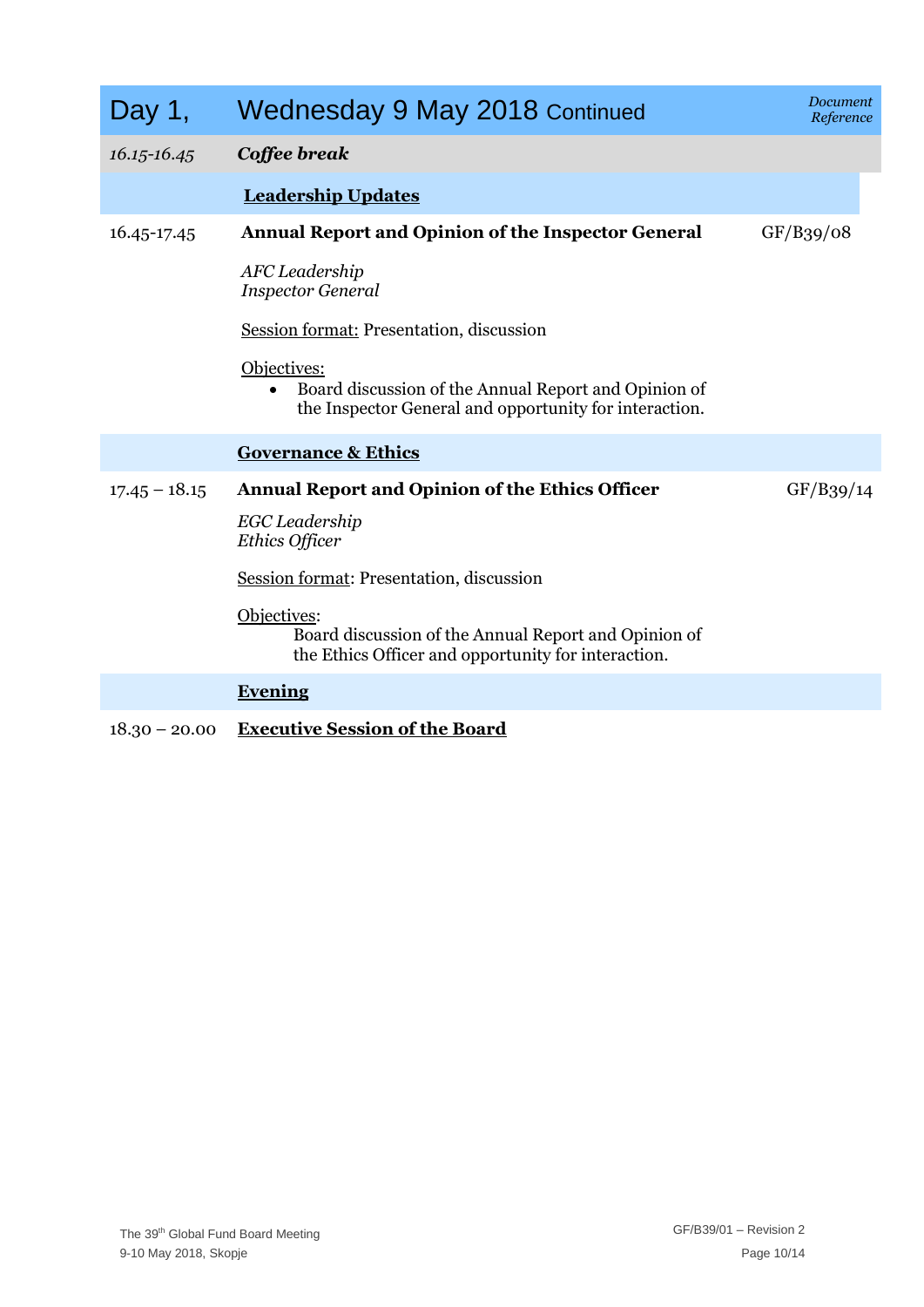| <b>Commitment of Financial Resources</b><br>2017 Annual Financial Report and Statutory Financial<br>$08.00 - 08.30$<br>GF/B39/06<br>(Decision)<br><b>Statements</b><br>AFC Leadership<br>Interim Chief Financial Officer; External Auditor (via video link)<br>Session format: Presentation, discussion and decision.<br>Objectives:<br>Update on Financial Performance<br>Report of the External Auditor<br>Decision: Approval of the 2017 Annual Financial Report and<br><b>Statutory Financial Statements</b><br><b>Resource Mobilization and Partnerships</b><br><b>Resource Mobilization Update</b><br>GF/B39/24<br>$08.30 - 09.15$<br>AFC Leadership<br>Director of External Relations<br>Session format: Presentation, discussion.<br><b>Coffee break</b><br>$09.15 - 09.30$<br><b>Strategy &amp; Governance</b><br>CCM Evolution to support implementation of the<br>GF/B39/04<br>$09.30 - 10.45$<br>(Decision)<br><b>Strategy:</b><br><b>CCM Code of Conduct</b><br><b>CCM Policy</b><br><b>Approach to Implement CCM Evolution</b><br>EGC Leadership; SC Leadership; AFC Leadership<br>Head, Grant Management Division; Head, Grant Portfolio<br>Solutions and Support; Ethics Officer<br>Session format: Presentation, discussion and decisions.<br>Objectives:<br>Decisions to adopt CCM Code of Conduct and<br>CCM Policy, and on approach to implement CCM | Day 2, Thursday 10 May 2018 | Document<br>Reference |
|--------------------------------------------------------------------------------------------------------------------------------------------------------------------------------------------------------------------------------------------------------------------------------------------------------------------------------------------------------------------------------------------------------------------------------------------------------------------------------------------------------------------------------------------------------------------------------------------------------------------------------------------------------------------------------------------------------------------------------------------------------------------------------------------------------------------------------------------------------------------------------------------------------------------------------------------------------------------------------------------------------------------------------------------------------------------------------------------------------------------------------------------------------------------------------------------------------------------------------------------------------------------------------------------------------------------------------------------------------------------------|-----------------------------|-----------------------|
|                                                                                                                                                                                                                                                                                                                                                                                                                                                                                                                                                                                                                                                                                                                                                                                                                                                                                                                                                                                                                                                                                                                                                                                                                                                                                                                                                                          |                             |                       |
|                                                                                                                                                                                                                                                                                                                                                                                                                                                                                                                                                                                                                                                                                                                                                                                                                                                                                                                                                                                                                                                                                                                                                                                                                                                                                                                                                                          |                             |                       |
|                                                                                                                                                                                                                                                                                                                                                                                                                                                                                                                                                                                                                                                                                                                                                                                                                                                                                                                                                                                                                                                                                                                                                                                                                                                                                                                                                                          |                             |                       |
|                                                                                                                                                                                                                                                                                                                                                                                                                                                                                                                                                                                                                                                                                                                                                                                                                                                                                                                                                                                                                                                                                                                                                                                                                                                                                                                                                                          |                             |                       |
|                                                                                                                                                                                                                                                                                                                                                                                                                                                                                                                                                                                                                                                                                                                                                                                                                                                                                                                                                                                                                                                                                                                                                                                                                                                                                                                                                                          |                             |                       |
|                                                                                                                                                                                                                                                                                                                                                                                                                                                                                                                                                                                                                                                                                                                                                                                                                                                                                                                                                                                                                                                                                                                                                                                                                                                                                                                                                                          |                             |                       |
|                                                                                                                                                                                                                                                                                                                                                                                                                                                                                                                                                                                                                                                                                                                                                                                                                                                                                                                                                                                                                                                                                                                                                                                                                                                                                                                                                                          |                             |                       |
|                                                                                                                                                                                                                                                                                                                                                                                                                                                                                                                                                                                                                                                                                                                                                                                                                                                                                                                                                                                                                                                                                                                                                                                                                                                                                                                                                                          |                             |                       |
|                                                                                                                                                                                                                                                                                                                                                                                                                                                                                                                                                                                                                                                                                                                                                                                                                                                                                                                                                                                                                                                                                                                                                                                                                                                                                                                                                                          |                             |                       |
|                                                                                                                                                                                                                                                                                                                                                                                                                                                                                                                                                                                                                                                                                                                                                                                                                                                                                                                                                                                                                                                                                                                                                                                                                                                                                                                                                                          |                             |                       |
|                                                                                                                                                                                                                                                                                                                                                                                                                                                                                                                                                                                                                                                                                                                                                                                                                                                                                                                                                                                                                                                                                                                                                                                                                                                                                                                                                                          |                             |                       |
|                                                                                                                                                                                                                                                                                                                                                                                                                                                                                                                                                                                                                                                                                                                                                                                                                                                                                                                                                                                                                                                                                                                                                                                                                                                                                                                                                                          |                             |                       |
|                                                                                                                                                                                                                                                                                                                                                                                                                                                                                                                                                                                                                                                                                                                                                                                                                                                                                                                                                                                                                                                                                                                                                                                                                                                                                                                                                                          |                             |                       |
|                                                                                                                                                                                                                                                                                                                                                                                                                                                                                                                                                                                                                                                                                                                                                                                                                                                                                                                                                                                                                                                                                                                                                                                                                                                                                                                                                                          |                             |                       |
|                                                                                                                                                                                                                                                                                                                                                                                                                                                                                                                                                                                                                                                                                                                                                                                                                                                                                                                                                                                                                                                                                                                                                                                                                                                                                                                                                                          |                             |                       |
|                                                                                                                                                                                                                                                                                                                                                                                                                                                                                                                                                                                                                                                                                                                                                                                                                                                                                                                                                                                                                                                                                                                                                                                                                                                                                                                                                                          |                             |                       |
|                                                                                                                                                                                                                                                                                                                                                                                                                                                                                                                                                                                                                                                                                                                                                                                                                                                                                                                                                                                                                                                                                                                                                                                                                                                                                                                                                                          | Evolution                   |                       |
| <b>Coffee break</b><br>$10.45 - 11.00$                                                                                                                                                                                                                                                                                                                                                                                                                                                                                                                                                                                                                                                                                                                                                                                                                                                                                                                                                                                                                                                                                                                                                                                                                                                                                                                                   |                             |                       |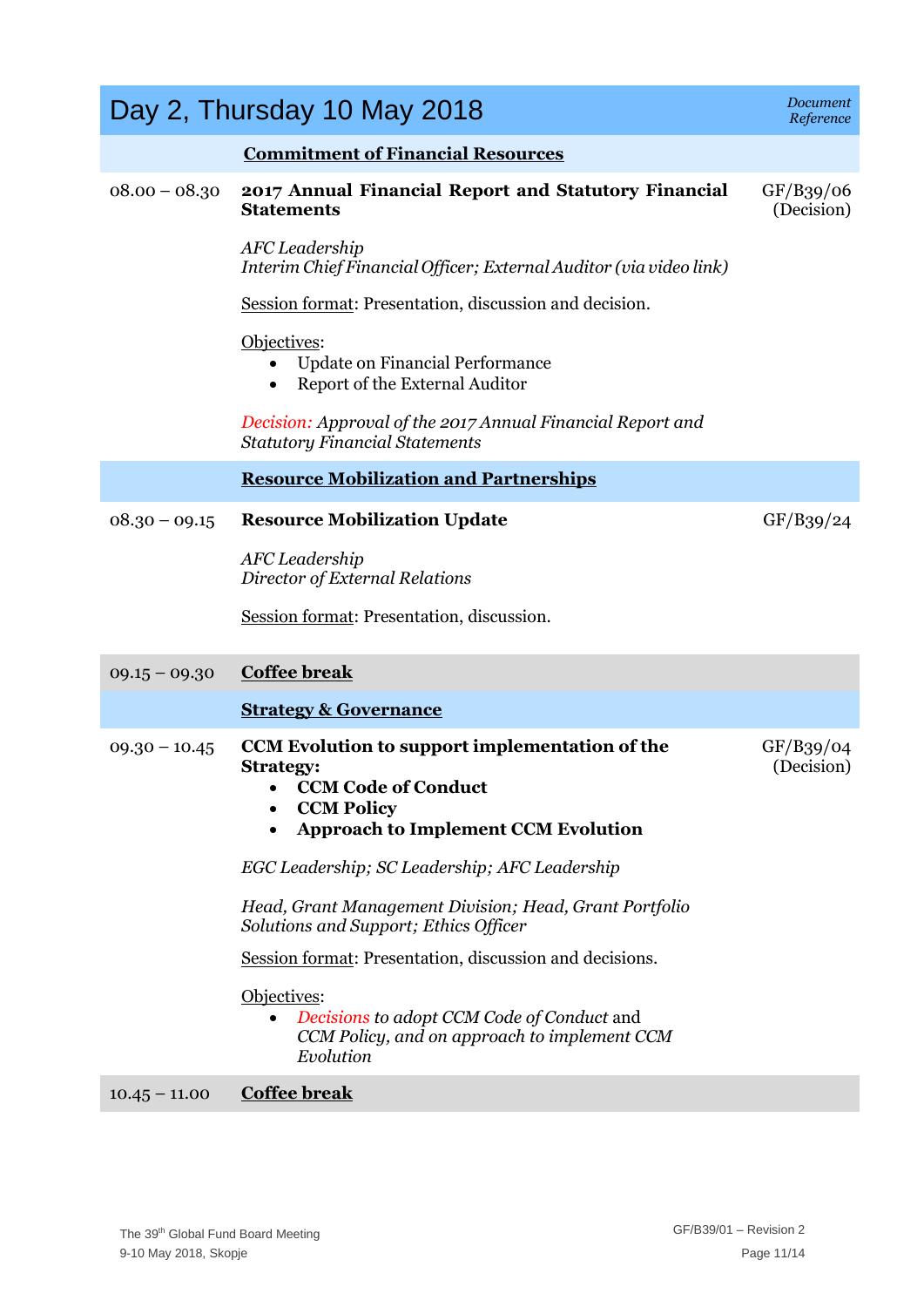|                 | Day 2, Thursday 10 May 2018 continued                                                                                                                      | Document<br>Reference   |
|-----------------|------------------------------------------------------------------------------------------------------------------------------------------------------------|-------------------------|
|                 | <b>Risk Management</b>                                                                                                                                     |                         |
| $11.00 - 12.15$ | <b>Risk Appetite Framework</b>                                                                                                                             | GF/B39/07               |
|                 | AFC Leadership, EGC Leadership, SC Leadership<br>Chief Risk Officer; Head, Grant Management Division                                                       | (Decision)              |
|                 | Session format: Presentation, discussion and decision.                                                                                                     |                         |
|                 | Objectives:<br>Decision: Risk Appetite Framework                                                                                                           |                         |
| $12.15 - 12.45$ | <b>Risk Management Report and Annual Opinion of the</b><br><b>Chief Risk Officer</b>                                                                       | GF/B39/23               |
|                 | AFC Leadership, SC Leadership, EGC Leadership<br>Chief Risk Officer; Head, Grant Management Division                                                       |                         |
|                 | Session format: Presentation, discussion.                                                                                                                  |                         |
|                 | Objectives:<br>Board discussion of the biannual Risk Management<br>Report and Annual Opinion of the CRO, and opportunity<br>for interaction.               |                         |
| $12.45 - 13.45$ | <b>Executive Session of the Board</b>                                                                                                                      |                         |
|                 | Lunch will be served in the Boardroom                                                                                                                      |                         |
| $12.45 - 13.45$ | Lunch<br>Congress Hall 3                                                                                                                                   |                         |
|                 | <b>Governance</b>                                                                                                                                          |                         |
| $13.45 - 14.45$ | <b>Strengthening the Board Leadership Selection Process</b>                                                                                                | GF/B39/06<br>(Decision) |
|                 | EGC Leadership<br>Head, Office of Board Affairs                                                                                                            |                         |
|                 | Session format: Presentation, discussion, decision.<br>Objectives:                                                                                         |                         |
|                 | Decision: Strengthening the process to select and<br>$\bullet$<br>appoint the Board Chair and Vice-Chair                                                   |                         |
| $14.45 - 15.30$ | <b>Integrating additional public donors: Donor Group</b><br><b>Seat Allocation</b>                                                                         | GF/B39/15               |
|                 | EGC Leadership<br>Chair of the Donor Group                                                                                                                 |                         |
|                 | Session format: discussion.<br>Objectives:<br>Update to Board on Donor Group revised process for<br>seat allocation, further to Board decision GF/B38/DP05 |                         |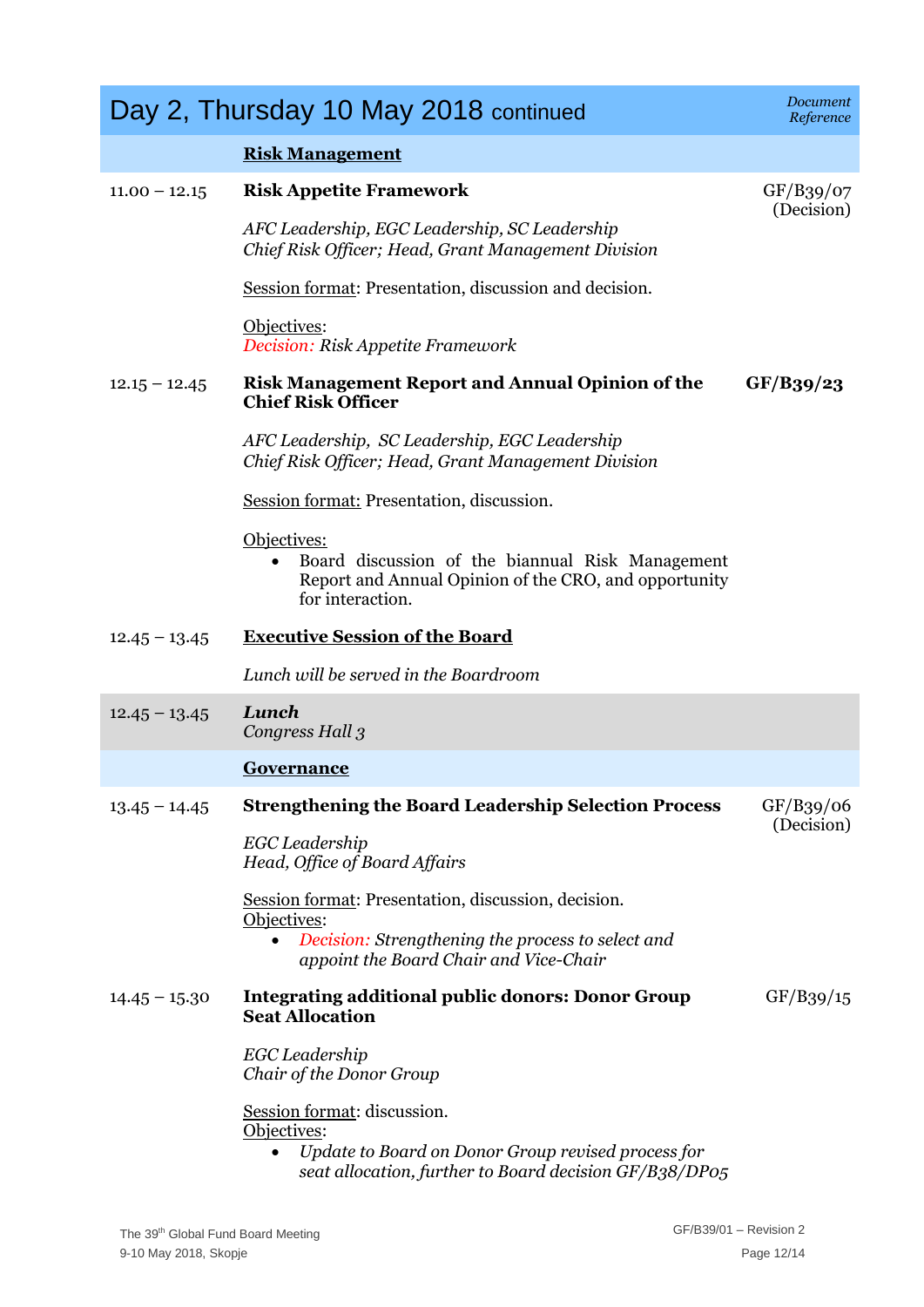|                 | Day 2, Thursday 10 May 2018 continued                                                                                                                                                                                                                                                                                                                                                         | Document<br>Reference  |
|-----------------|-----------------------------------------------------------------------------------------------------------------------------------------------------------------------------------------------------------------------------------------------------------------------------------------------------------------------------------------------------------------------------------------------|------------------------|
| $15.30 - 16.00$ | Coffee break                                                                                                                                                                                                                                                                                                                                                                                  |                        |
|                 | <b>Updates from the Committees of the Board</b>                                                                                                                                                                                                                                                                                                                                               |                        |
| $16.00 - 16.30$ | <b>Update from the Audit and Finance Committee</b>                                                                                                                                                                                                                                                                                                                                            |                        |
|                 | <b>AFC</b> Leadership                                                                                                                                                                                                                                                                                                                                                                         |                        |
|                 | <b>Session format: Presentation, discussion</b>                                                                                                                                                                                                                                                                                                                                               |                        |
|                 | Objectives:<br>AFC priorities ahead to November 2018 Board meeting,<br>$\bullet$<br>and handover to new committee                                                                                                                                                                                                                                                                             |                        |
| $16.30 - 17.15$ | <b>Update from the Ethics and Governance Committee:</b>                                                                                                                                                                                                                                                                                                                                       | GF/B39/16              |
|                 | EGC Leadership                                                                                                                                                                                                                                                                                                                                                                                | GF/B39/17<br>GF/B39/18 |
|                 | Session format: presentation and discussion.                                                                                                                                                                                                                                                                                                                                                  |                        |
|                 | Objectives:<br><b>Governance Action Plan: Presentation of high-level</b><br>$\bullet$<br>Governance Action Plan for publication<br><b>Committee Performance Assessments: outcomes</b><br>$\bullet$<br>and next steps<br><b>Executive Director Selection Process: lessons</b><br>learned<br>EGC priorities ahead to November 2018 Board meeting,<br>$\bullet$<br>and handover to new committee |                        |
| $17.15 - 17.45$ | <b>Update from the Strategy Committee</b>                                                                                                                                                                                                                                                                                                                                                     |                        |
|                 | SC Leadership                                                                                                                                                                                                                                                                                                                                                                                 |                        |
|                 | Session format: presentation and discussion.                                                                                                                                                                                                                                                                                                                                                  |                        |
|                 | Objectives:<br>SC priorities ahead to November 2018 Board Meeting,<br>and handover to new committee                                                                                                                                                                                                                                                                                           |                        |
|                 | <b>Closing Session</b>                                                                                                                                                                                                                                                                                                                                                                        |                        |
| $17.45 - 18.00$ | <b>Close of Board Meeting</b><br>Board High-Level Work Plan<br>Closing Remarks from Board Chair and Vice-Chair                                                                                                                                                                                                                                                                                |                        |